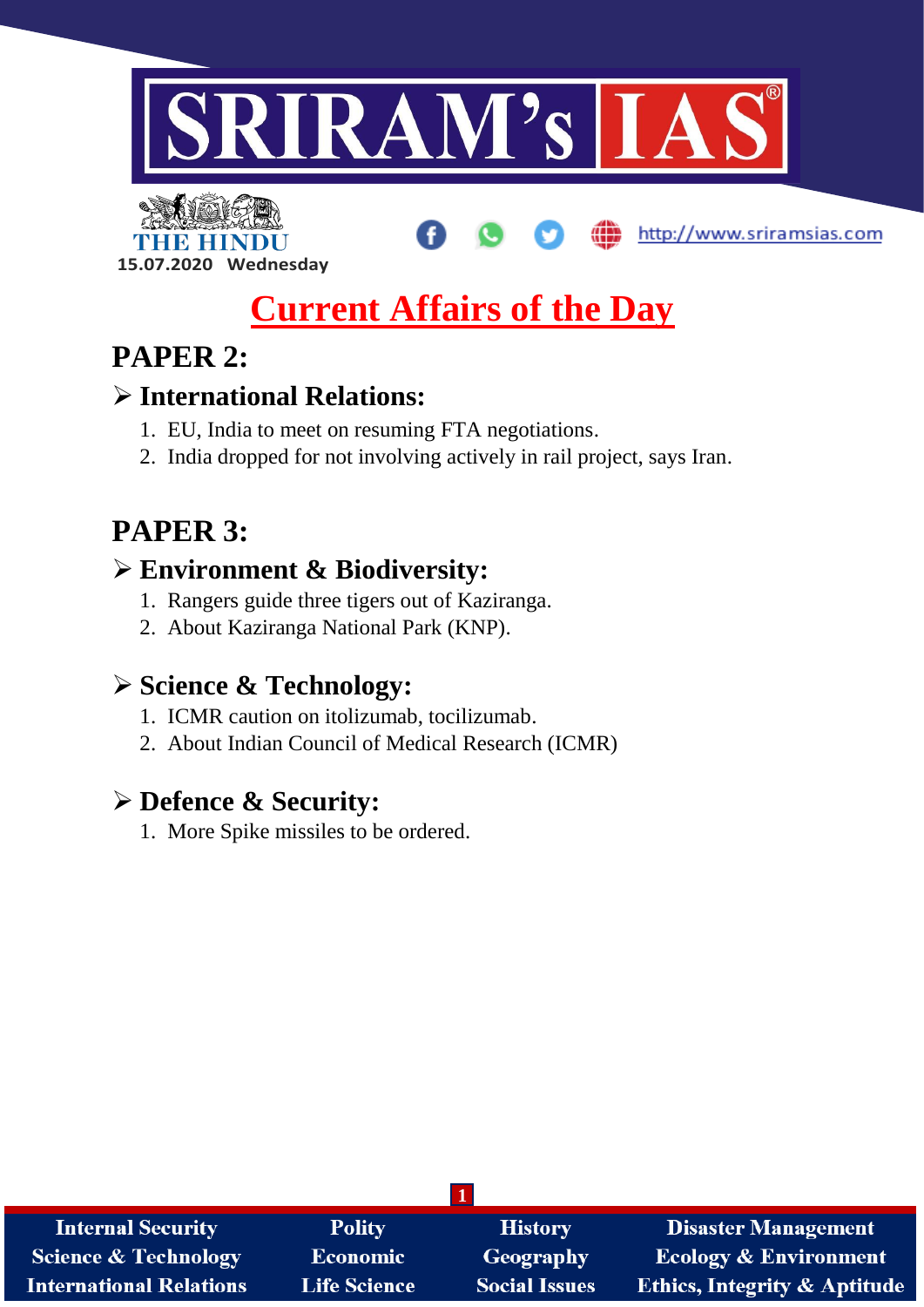

**15.07.2020 Wednesday**

#### **Rangers guide three tigers out of Kaziranga**

- Wildlife officials and rescue workers at the flooded **Kaziranga National Park (KNP)** had to provide a "safe passage" for three tigers in less than two days, guiding them to the relative safety of the hills beyond a highway along the southern edge of the park.
- $\triangleright$  About 95% of the park has been flooded this year, with 173 of the 223 antipoaching camps inundated.
- $\triangleright$  So far, 51 animals have been killed and 102 rescued during two waves of flood since May 22. A majority of the animals either drowned or were hit by vehicles while crossing the highway. The rescued animals include a rhino and a tiger.

#### **Value Added Information**

**About Kaziranga National Park (KNP):**

- $\triangleright$  Kaziranga National park's 430 square kilometer area sprinkled with elephantgrass meadows, swampy lagoons, and dense forests is home to more than 2200 Indian one-horned rhinoceros, approximately 2/3rd of their total world population.
- $\triangleright$  Formed in 1908 on the recommendation of Mary Curzon, the park is located in the edge of the Eastern Himalayan biodiversity hotspots – Golaghat and Nagaon district in Assam
- $\triangleright$  In the year 1985, the park was declared as a World Heritage Site by UNESCO.
- $\triangleright$  Along with the iconic Greater one-horned rhinoceros, the park is the breeding ground of elephants, wild water buffalo, and swamp deer.
- $\triangleright$  Over the time, the tiger population has also increased in Kaziranga, and that's the reason why Kaziranga was declared as Tiger Reserve in 2006.
- $\triangleright$  Also, the park is recognized as an Important Bird Area by BirdLife International for the conservation of avifaunal species. Birds like lesser whitefronted goose, ferruginous duck, Baer's pochard duck and lesser adjutant, greater adjutant, black-necked stork, and Asian Openbill stork specially migrate from the Central Asia during the winter season.

| <b>Internal Security</b>        | <b>Polity</b>       | <b>History</b>       | <b>Disaster Management</b>              |
|---------------------------------|---------------------|----------------------|-----------------------------------------|
| <b>Science &amp; Technology</b> | <b>Economic</b>     | Geography            | <b>Ecology &amp; Environment</b>        |
| <b>International Relations</b>  | <b>Life Science</b> | <b>Social Issues</b> | <b>Ethics, Integrity &amp; Aptitude</b> |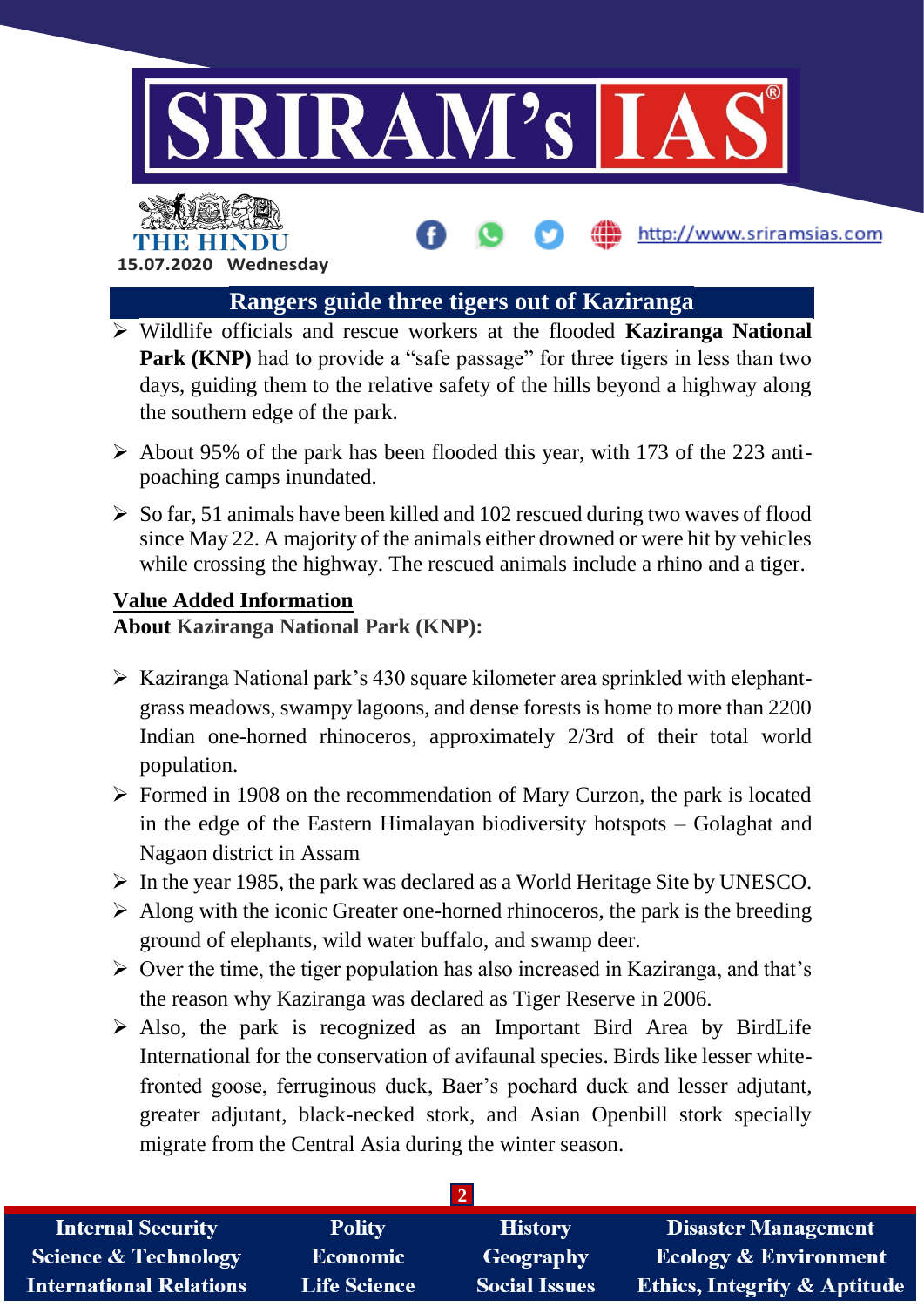

**15.07.2020 Wednesday**

- $\triangleright$  The park has successfully managed to grow the population of Greater onehorned rhinoceros, an endangered species.
- $\triangleright$  The vast expanse of tall elephant grass, marshland, and dense tropical moist broadleaf forests undoubtedly makes the park look beautiful but it's the presence of Brahmaputra river, which makes it look enigmatic.
- $\triangleright$  Due to the difference in altitude between the eastern and western areas of the park, here one can see mainly four types of vegetation' like alluvial inundated grasslands, alluvial savanna woodlands, tropical moist mixed deciduous forests, and tropical semi-evergreen forests.
- $\triangleright$  Kumbhi, Indian gooseberry, the cotton tree, and elephant Apple are amongst the famous trees that can be seen in the park.



Biocon Biologics, reduce death in severely ill COVID-19 patients, Director-General of the ICMR Balram Bhargava said at a Health Ministry press briefing on Tuesday.

| <b>Internal Security</b>        | <b>Polity</b>       | <b>History</b>       | <b>Disaster Management</b>              |  |
|---------------------------------|---------------------|----------------------|-----------------------------------------|--|
| <b>Science &amp; Technology</b> | <b>Economic</b>     | Geography            | <b>Ecology &amp; Environment</b>        |  |
| <b>International Relations</b>  | <b>Life Science</b> | <b>Social Issues</b> | <b>Ethics, Integrity &amp; Aptitude</b> |  |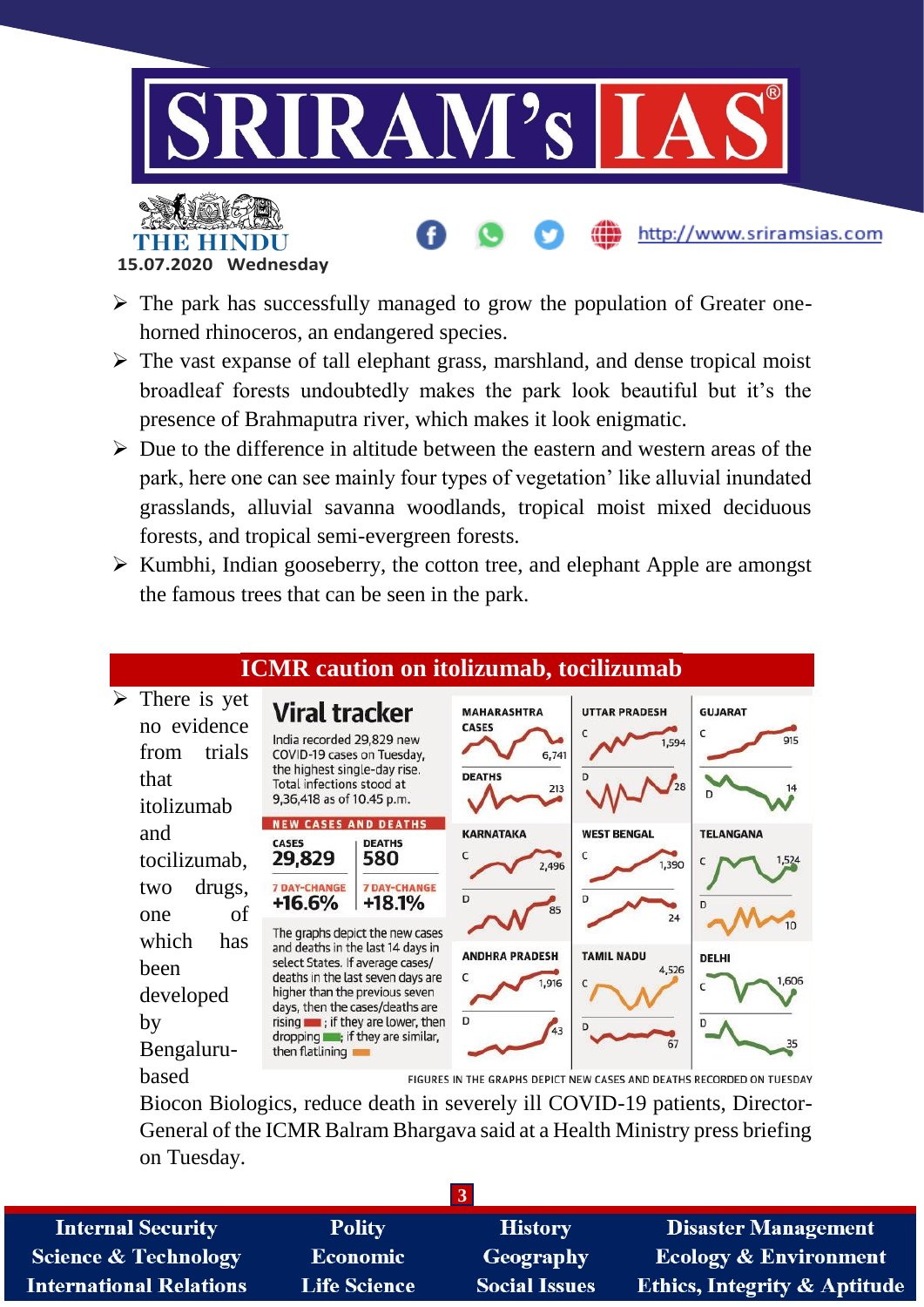

**15.07.2020 Wednesday**

- $\triangleright$  Both drugs are lab-cloned antibodies, and work at thwarting or reducing a rush of chemicals called pro-inflammatory cytokines that are released by the immune system to counter the coronavirus attack on lung cells.
- $\triangleright$  Cytokines prime the immune system to send special cells to neutralise virus particles.
- $\triangleright$  However a 'cytokine storm' that is manifested usually as an Acute Respiratory Distress Syndrome (ARDS) ends up causing inflammation and aggravating lung damage and harm to other organs and is said to be responsible for killing a large fraction of the 3%-5% of COVID-19 patients that die.
- $\triangleright$  Tocilizumab has a history of use in immune-system-disorder diseases such as rheumatoid arthritis, and itolizumab in acute psoriasis.

#### **Value Added Information**

#### **About Indian Council of Medical Research (ICMR):**

- $\triangleright$  ICMR is India's apex scientific body for the formulation, coordination and promotion of biomedical research.
- $\triangleright$  It was established in 1911 as Indian Research Fund Association (IRFA) making it one of oldest and largest medical research bodies in the world.
- The ICMR functions under Department of Health Research, Ministry of Health and Family Welfare.
- $\triangleright$  It is headquartered in New Delhi.
- $\triangleright$  Its Governing Body is presided over by Health Minister.
- $\triangleright$  It is assisted in scientific and technical matters by Scientific Advisory Board comprising eminent experts in different biomedical disciplines.
- $\triangleright$  ICMR's research priorities coincide with national health priorities such as control and management of communicable diseases, fertility control, maternal and child health, control of nutritional disorders, research on major noncommunicable diseases like cancer, cardiovascular diseases, diabetes and mental health research and drug research (including traditional remedies) and developing alternative strategies for health care delivery.

| <b>Internal Security</b>        | <b>Polity</b>       | <b>History</b>       | <b>Disaster Management</b>              |  |
|---------------------------------|---------------------|----------------------|-----------------------------------------|--|
| <b>Science &amp; Technology</b> | <b>Economic</b>     | Geography            | <b>Ecology &amp; Environment</b>        |  |
| <b>International Relations</b>  | <b>Life Science</b> | <b>Social Issues</b> | <b>Ethics, Integrity &amp; Aptitude</b> |  |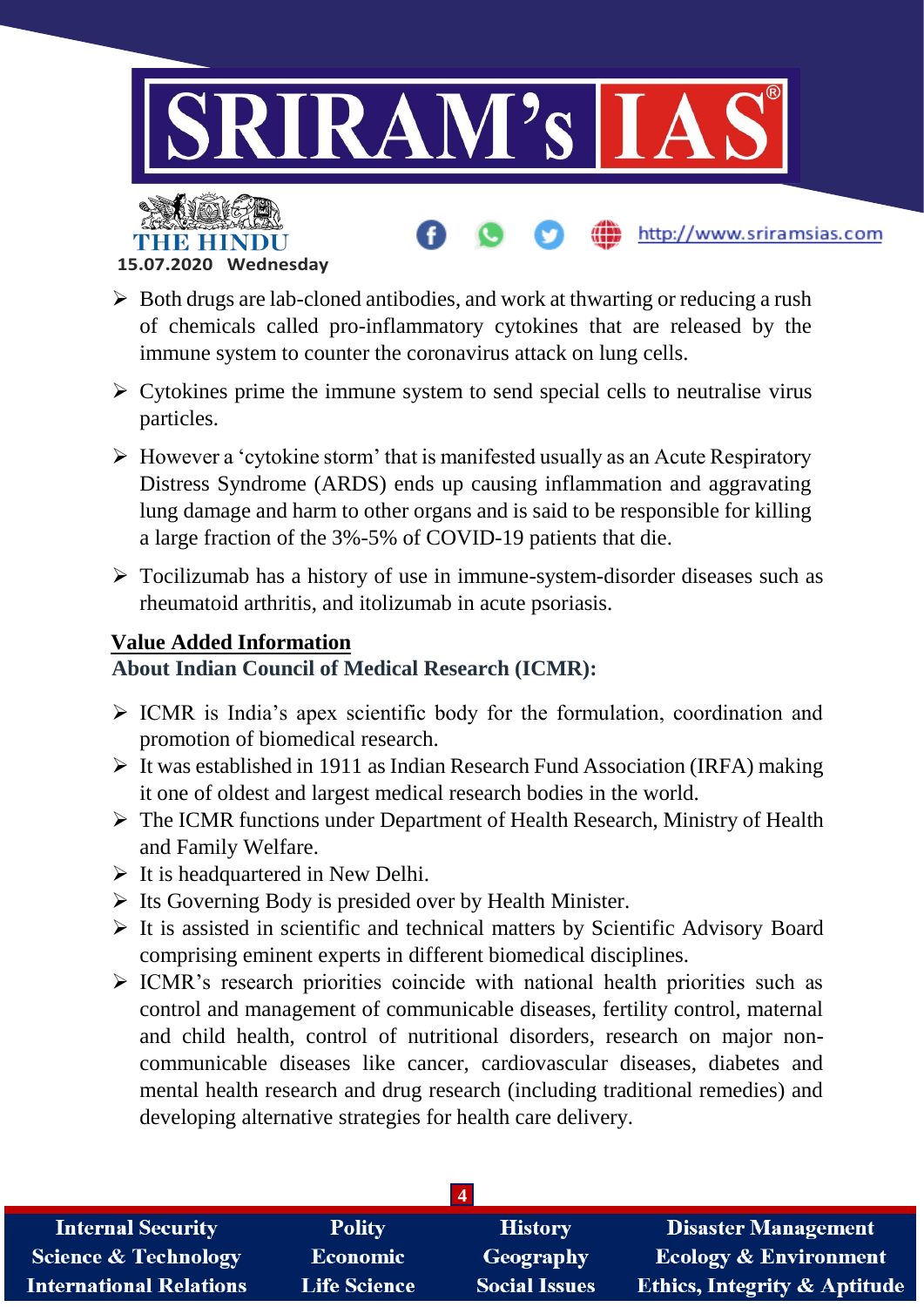

#### **EU, India to meet on resuming FTA negotiations**

 $\triangleright$  Seven years after talks on a free trade agreement were suspended. India and the European Union (EU) are set to agree on a "high-level dialogue on trade and investment" to restart negotiations.

#### **EU-India Summit:**

- $\triangleright$  The announcement is expected at a virtual EU-India Summit, led by Prime Minister Narendra Modi and External Affairs Minister S. Jaishankar, who will engage with President of the European Council Charles Michel and President of the European Commission Ursula von der Leyen.
- $\triangleright$  During this summit, India and the EU are expected to conclude several agreements including a roadmap for cooperation, an agreement on research sharing for civil nuclear cooperation and launch a maritime security dialogue as well as negotiations between Europol and the CBI.
- $\triangleright$  Tackling COVID-19 and its impact on the economy and the global order will be high on the agenda. In particular, medical developments on vaccines and treatment will be discussed along with the withdrawal of the U.S. from multilateral organisations (like the World Health Organisation), and concerns over an 'assertive' China.
- $\triangleright$  The trade and investment dialogue, to be conducted between Commerce Minister Piyush Goyal and EU Trade Commissioner Phil Hogan, is expected to give a boost to negotiations on the Bilateral Trade and Investment Agreement (BTIA) as the EU-India FTA is known.

#### **Trade:**

- $\triangleright$  Trade with India formed under 3% of the EU's global trade, which is "far" below" what was expected of the relationship. Conversely, the EU is India's largest trading partner and investor, and accounts for 11% of India's global trade.
- The EU has reservations about the model "**Bilateral Investment Treaty" (BIT)** that New Delhi has proposed, especially on dispute mechanisms in Indian courts.

| 5                               |                     |                      |                                         |  |
|---------------------------------|---------------------|----------------------|-----------------------------------------|--|
| <b>Internal Security</b>        | <b>Polity</b>       | <b>History</b>       | <b>Disaster Management</b>              |  |
| <b>Science &amp; Technology</b> | <b>Economic</b>     | Geography            | <b>Ecology &amp; Environment</b>        |  |
| <b>International Relations</b>  | <b>Life Science</b> | <b>Social Issues</b> | <b>Ethics, Integrity &amp; Aptitude</b> |  |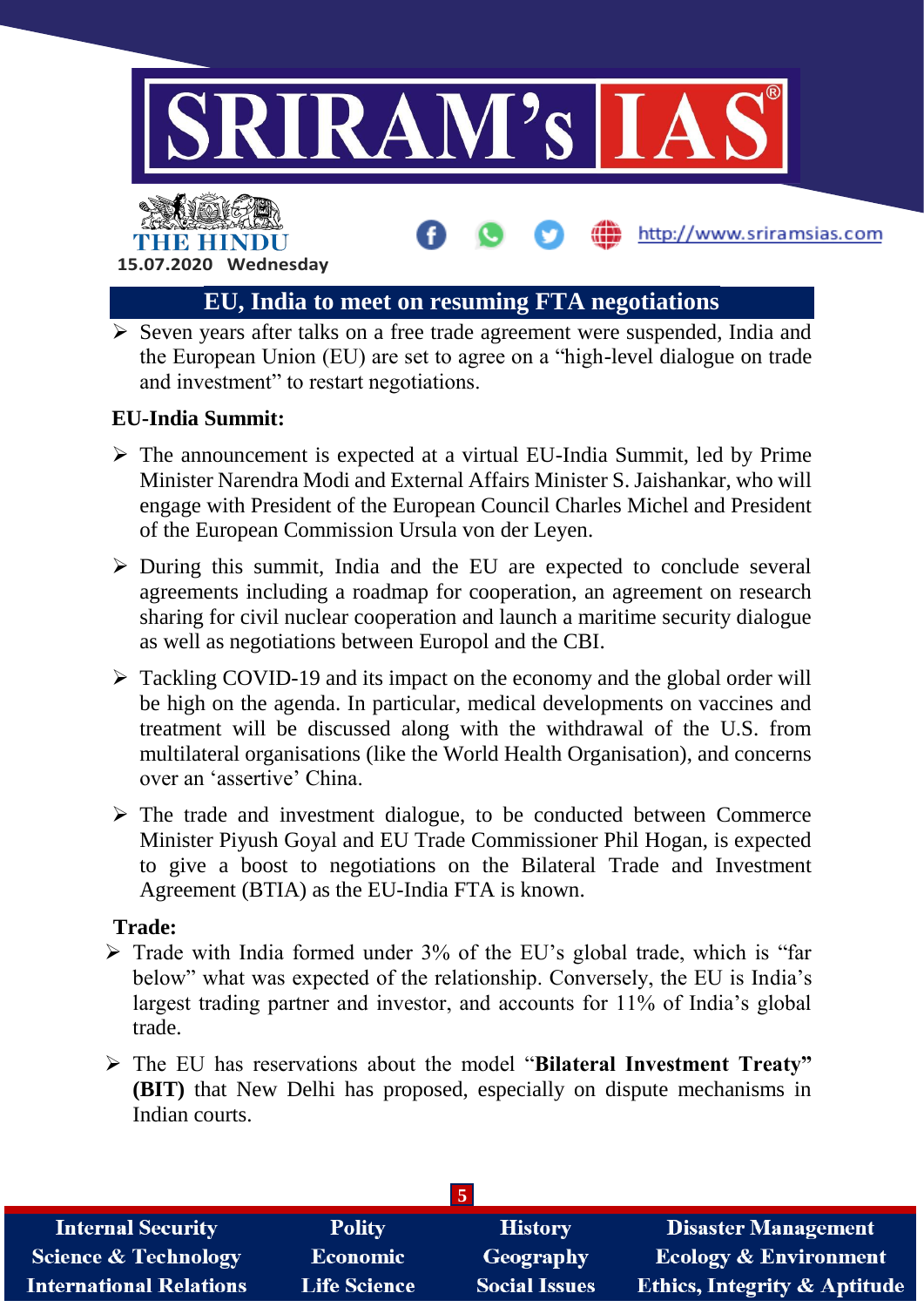

- **15.07.2020 Wednesday**
- EU had welcomed India's election to the UN Security Council next year, and that India's role would be important in reconciling the UNSC "paralysed by vetoes and infighting".

#### **India dropped for not involving actively in rail project, says Iran**

- $\triangleright$  Iran dropped India from the Chabahar rail project because of "absence of active Indian engagement.
- $\triangleright$  Iran remains open to all, including India, for collaboration and investment but Tehran expects future projects should be safeguarded from third party unilateral sanctions.
- $\triangleright$  It was expected that in addition to the investment in Chabahar Port, India could also play a more crucial role in funding and constructing this strategic transit route from Chabahar to Zahedan and from Zahedan to Sarakhs at the border with Turkmenistan, which in the absence of an active Indian engagement and partnership, currently is under construction by Iranian funding and engineering capacities.
- $\triangleright$  Iran had gone ahead with the important transit project on its own citing delays from the Indian side in funding.
- $\triangleright$  The delay has also indicated at possible impact of U.S. sanctions on India's projects with Iran. Though India secured exemption for the Chabahar port from U.S. sanctions, bilateral ties with Iran took a hit in February after the riots in Delhi drew condemnation from Iranian Foreign Minister Javad Zarif.
- $\triangleright$  India had firmed up the railway plans in May 2016 during Prime Minister Narendra Modi's visit to Tehran.

#### **More Spike missiles to be ordered**

 The Army is set to place a repeat order for **Spike-LR (long range) Anti-Tank Guided Missiles from Israel** as part of emergency procurement, a defence source said on Tuesday.

| <b>Internal Security</b>        | <b>Polity</b>       | <b>History</b>       | <b>Disaster Management</b>              |
|---------------------------------|---------------------|----------------------|-----------------------------------------|
| <b>Science &amp; Technology</b> | <b>Economic</b>     | Geography            | <b>Ecology &amp; Environment</b>        |
| <b>International Relations</b>  | <b>Life Science</b> | <b>Social Issues</b> | <b>Ethics, Integrity &amp; Aptitude</b> |